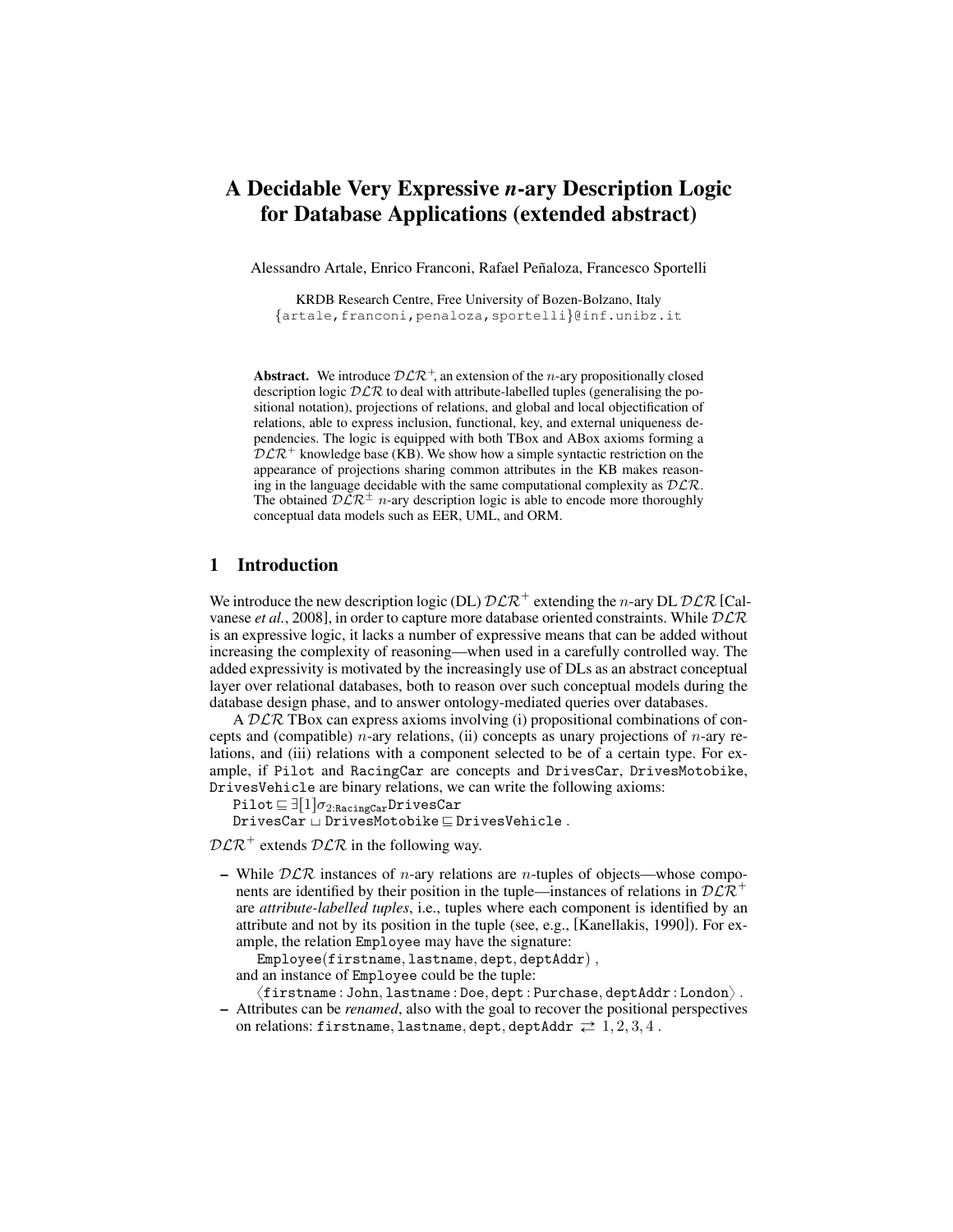– *Relation projections* allow to form new relations by projecting a given relation on some of its attributes. For example, if Person is a relation with signature Person  $(name, surname), it could be related to  $Employee$  as follows:$ 

 $\exists [\texttt{firstname}, \texttt{lastname}]$ Employee $\sqsubseteq$  Person

firstname, lastname  $\stackrel{\rightarrow}{\rightleftarrows}$  name, surname.

- The *objectification* of a relation (also known as *reification*) is a concept whose instances are unique identifiers of the tuples instantiating the relation. Those identifiers could be unique only within an objectified relation (*local objectification*), or they could be uniquely identifying tuples independently on the relation they are instance of (*global objectification*). For example, the concept EmployeeC could be the global objectification of the relation Employee, assuming that there is a global one-to-one correspondence between pairs of values of the attributes firstname, lastname and EmployeeC instances: Å
	- $\texttt{EmployeeC} \!\equiv\! \textcircled{\small\texttt{s}}\!\!\;\exists [\texttt{firstname}, \texttt{lastname}] \texttt{Employee} \ .$

As an example of local objectification, let us consider the two (ternary) relations OwnsCar (name, surname, car) and DrivesCar (name, surname, car), and assume that anybody driving a car also owns it; that is,  $DrivesCar \sqsubseteq OwnsCar$ . The locally objectified events of driving a car and owning a car, defined by the ax- $\text{ions CarDrivingEvent} \! \equiv \! \odot \! \text{DrivesCar}$  and  $\text{CarOwningEvent} \! \equiv \! \odot \! \text{OwnsCar},$ model the fact that a driving event by a person of a car is not necessarily the owning event by the same person and the same car. Indeed, they should be disjoint: CarDrivingEvent  $\Box$  CarOwningEvent  $\Box \perp$  should hold.

It turns out that  $D\mathcal{L}R^+$  is an expressive description logic able to assert relevant constraints in the context of relational databases. In Section 3 we consider *inclusion dependencies*, *functional and key dependencies*, *external uniqueness* and *identification* axioms. For example,  $D\mathcal{L}R^+$  can express the fact that the attributes firstname, lastname play the role of a multi-attribute key for the relation Employee:

 $\exists$ [firstname,lastname]Employee $\subseteq$ ] $\leq$ <sup>1</sup>[firstname,lastname]Employee, and that the attribute deptAddr functionally depends on the attribute dept within the relation Employee:

 $\exists [\mathtt{depth}]$ Employee $\sqsubseteq \exists^{\leqslant 1}[\mathtt{depth}]$  ( $\exists [\mathtt{depth}, \mathtt{depth}]\mathtt{Embloyee})$  .

While  $DLR^+$  turns out to be undecidable, in this paper we show how a simple syntactic condition on the appearance of projections sharing common attributes in the knowledge base makes the language decidable. The result of this restriction is a new language called  $D\mathcal{L}R^{\pm}$ . We prove that  $D\mathcal{L}R^{\pm}$ , while preserving most of the  $D\mathcal{L}R^{\pm}$ expressivity, has a reasoning problem whose complexity does not increase w.r.t. the computational complexity of the basic  $DLR$  language. We also present in Section 5 the implementation of an API for the reasoning services in  $D\mathcal{L} \mathcal{R}^{\pm}$ .

#### 2 The Description Logic  $DLR^+$

A  $D\mathcal{L}\mathcal{R}^+$  *signature* is a tuple  $\mathcal{L} = (\mathcal{C}, \mathcal{R}, \mathcal{O}, \mathcal{U}, \tau)$  where C, R, O and U are finite, mutually disjoint sets of *concept names*, *relation names*, *individual names*, and *attributes*, respectively, and τ is a *relation signature* function, associating a set of attributes to each relation name  $\tau(RN) = \{U_1, \ldots, U_n\} \subseteq \mathcal{U}$  with  $n \geq 2$ .

The syntax of concepts C, relations R, formulas  $\varphi$ , and attribute renaming axioms  $\vartheta$ is given in Figure 1, where  $CN \in \mathcal{C}$ ,  $RN \in \mathcal{R}$ ,  $U \in \mathcal{U}$ ,  $o \in \mathcal{O}$ , q is a positive integer and  $2 \leq$  $k <$  ARITY(R). The *arity* of a relation R is the number of the attributes in its signature; i.e., ARITY $(R) = |\tau(R)|$ , where we extend the signature function  $\tau$  to arbitrary relations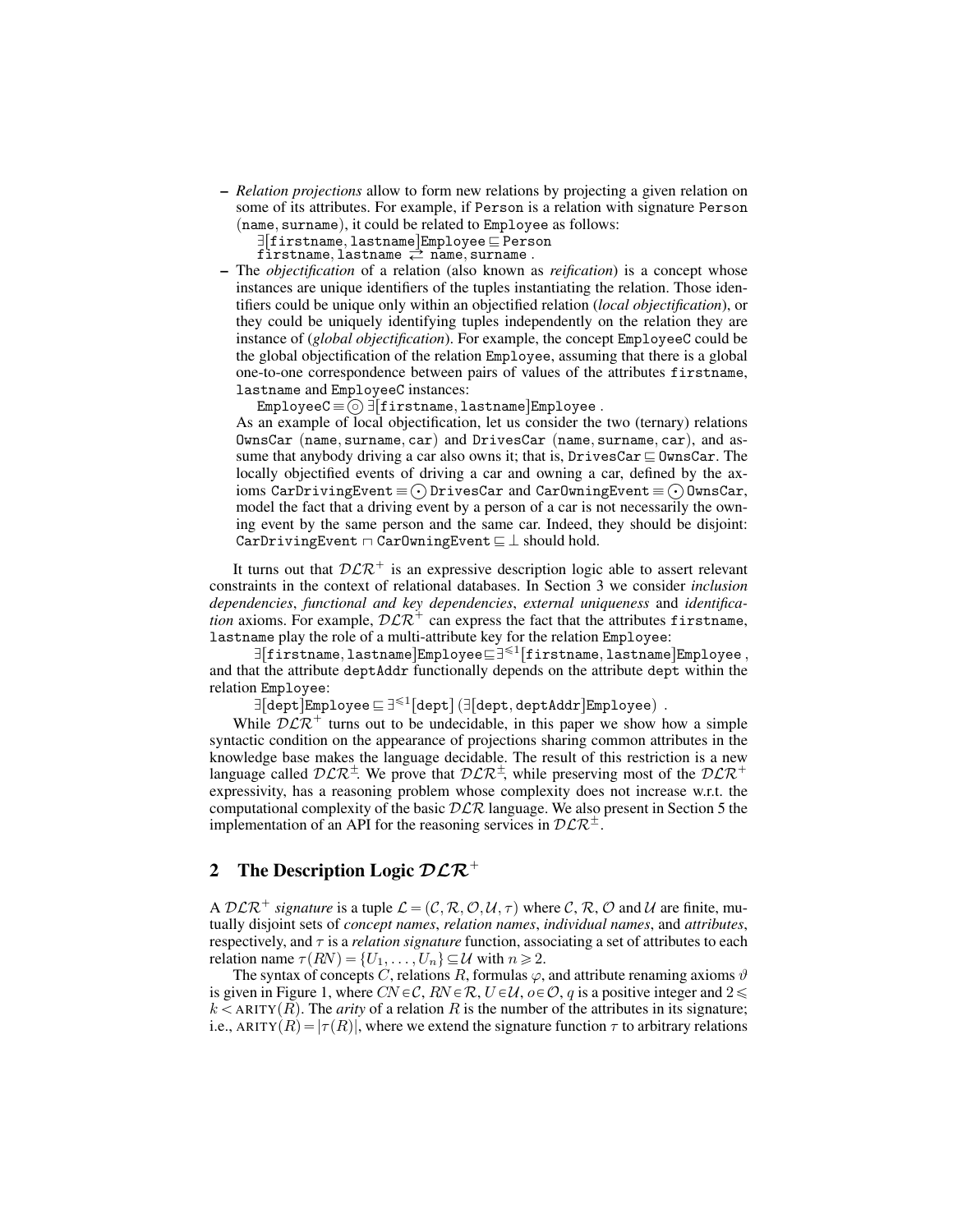$C \rightarrow \top \perp \mid CN \mid \neg C \mid C_1 \sqcap C_2 \mid C_1 \sqcup C_2 \mid \exists^{\leq q} [U_i]R \mid \bigcirc R \mid \bigcirc RN$  $R \rightarrow RN \mid R_1 \backslash R_2 \mid R_1 \sqcap R_2 \mid R_1 \sqcup R_2 \mid \sigma_{U_i:C} R \mid \exists^{\lessgtr} q [U_1, \ldots, U_k] R$  $\varphi \rightarrow C_1 \sqsubseteq C_2 \mid R_1 \sqsubseteq R_2 \, | \, CN(o) \, | \, RN(U_1: o_1, \ldots, U_n: o_n) \, | \, o_1 = o_2 \, | \, o_1 \neq o_2$  $\psi \rightarrow U_1 \rightleftarrows U_2$ 

Fig. 1. Syntax of  $\mathcal{DLR}^+$ .

 $\tau(R_1 \backslash R_2) = \tau(R_1)$  if  $\tau(R_1) = \tau(R_2)$ <br>  $(R_1 \sqcap R_2) = \tau(R_1)$  if  $\tau(R_1) = \tau(R_2)$  $\tau(R_1 \cap R_2) = \tau(R_1)$  if  $\tau(R_1) = \tau(R_2)$ <br>  $\tau(R_1 \cup R_2) = \tau(R_1)$  if  $\tau(R_1) = \tau(R_2)$  $\tau(R_1 \sqcup R_2) = \tau(R_1)$  if  $\tau(R_1) = \tau$ <br>  $\tau(\sigma_{U_i:C}R) = \tau(R)$  if  $U_i \in \tau(R)$  $\tau(\sigma_{U_i:C} R) = \tau(R)$  $\tau(\exists^{\leq q}[U_1, \ldots, U_k]R) = \{U_1, \ldots, U_k\}$  if  $\{U_1, \ldots, U_k\} \subset \tau(R)$  $\tau(R) = \emptyset$  otherwise

Fig. 2. The signature of  $\mathcal{DLR}^+$  relations.

as specified in Figure 2. Notice that, while global objectification ( $\odot$ R) can be applied to arbitrary relations, local ones  $(\cdot)$  RN) can be applied just to relation names. We use the shortcut  $\exists [U_1, \ldots, U_k]R$  for  $\exists^{\geq 1}[U_1, \ldots, U_k]\hat{R}$  for  $\check{k} \geq 1$ .

A  $\mathcal{D}\mathcal{L}\mathcal{R}^+$  *TBox*  $\mathcal T$  is a finite set of *concept inclusion* axioms of the form  $C_1 \sqsubseteq C_2$ and *relation inclusion* axioms of the form  $R_1 \sqsubseteq R_2$ . We use  $X_1 \equiv X_2$  as a shortcut for  $X_1 \subseteq X_2$  and  $X_2 \subseteq X_1$ . A  $\mathcal{DLR}^+$  *ABox A* is a finite set of *concept instance* axioms of the form  $CN(o)$ , *relation instance* axioms of the form  $RN(U_1:o_1, \ldots, U_n:o_n)$ , and *same/distinct individual* axioms of the form  $o_1 = o_2$  and  $o_1 \neq o_2$ , with  $o_i \in \mathcal{O}$ . Restricting ABox axioms to concept and relation names only does not affect the expressivity of  $DLR^+$  due to the availability of TBox axioms.

A set of renaming axioms forms a *renaming schema*, inducing an equivalence relation  $(\rightleftarrows, U)$  over the attributes U, providing a partition of U into equivalence classes each one representing alternative ways to name attributes. We write  $|U|_{\Re}$  to denote the equivalence class of the attribute U w.r.t. the equivalence relation  $(\rightleftarrows, \mathcal{U})$ . We allow only *well founded* renaming schemas, i.e., there is no equivalence class containing two attributes from the same relation signature. We use the shortcut  $U_1 \dots U_n \rightleftarrows U'_1 \dots U'_n$ to group many renaming axioms with the meaning that  $U_i \rightleftarrows U'_i$  for all  $i = 1, \ldots, n$ .

The renaming schema reconciles the named attribute and the positional perspectives on relations. They are crucial when expressing both inclusion axioms and set operators  $(\neg, \sqcup, \setminus)$  between relations, which make sense only over *union compatible* relations. Two relations  $R_1, R_2$  are union compatible if their signatures are equal up to the attribute renaming induced by the renaming schema  $\Re$ ; that is,  $\tau(R_1) = \{U_1, \ldots, U_n\}$ and  $\tau(R_2) = \{V_1, \ldots, V_n\}$  have the same arity n and  $[U_i]_{\Re} = [V_i]_{\Re}$  for each  $1 \le i \le n$ . Notice that through the renaming schema relations can use just local attribute names that can then be renamed when composing relations. Also note that it is obviously possible for the same attribute to appear in the signature of different relations.

A  $D\mathcal{L}\mathcal{R}^+$  knowledge base (KB)  $\mathcal{KB} = (T, \mathcal{A}, \mathcal{R})$  is composed by a TBox  $T$ , an ABox  $A$ , and a renaming schema  $\Re$ .

*Example 1.* Consider the relation names  $R_1, R_2$  where  $\tau(R_1) = \{W_1, W_2, W_3, W_4\}$ ,  $\tau(R_2) = \{V_1, V_2, V_3, V_4, V_5\}$ , and the renaming axiom  $W_1W_2W_3 \rightleftarrows V_3V_4V_5$ . The TBox  $\mathcal{T}_{\text{exa}}$  consists of the axioms:

$$
\exists [W_1, W_2] R_1 \sqsubseteq \exists^{\leq 1} [W_1, W_2] R_1 \tag{1}
$$

$$
\exists [V_3, V_4] R_2 \sqsubseteq \exists^{\leq 1} [V_3, V_4] (\exists [V_3, V_4, V_5] R_2)
$$
\n(2)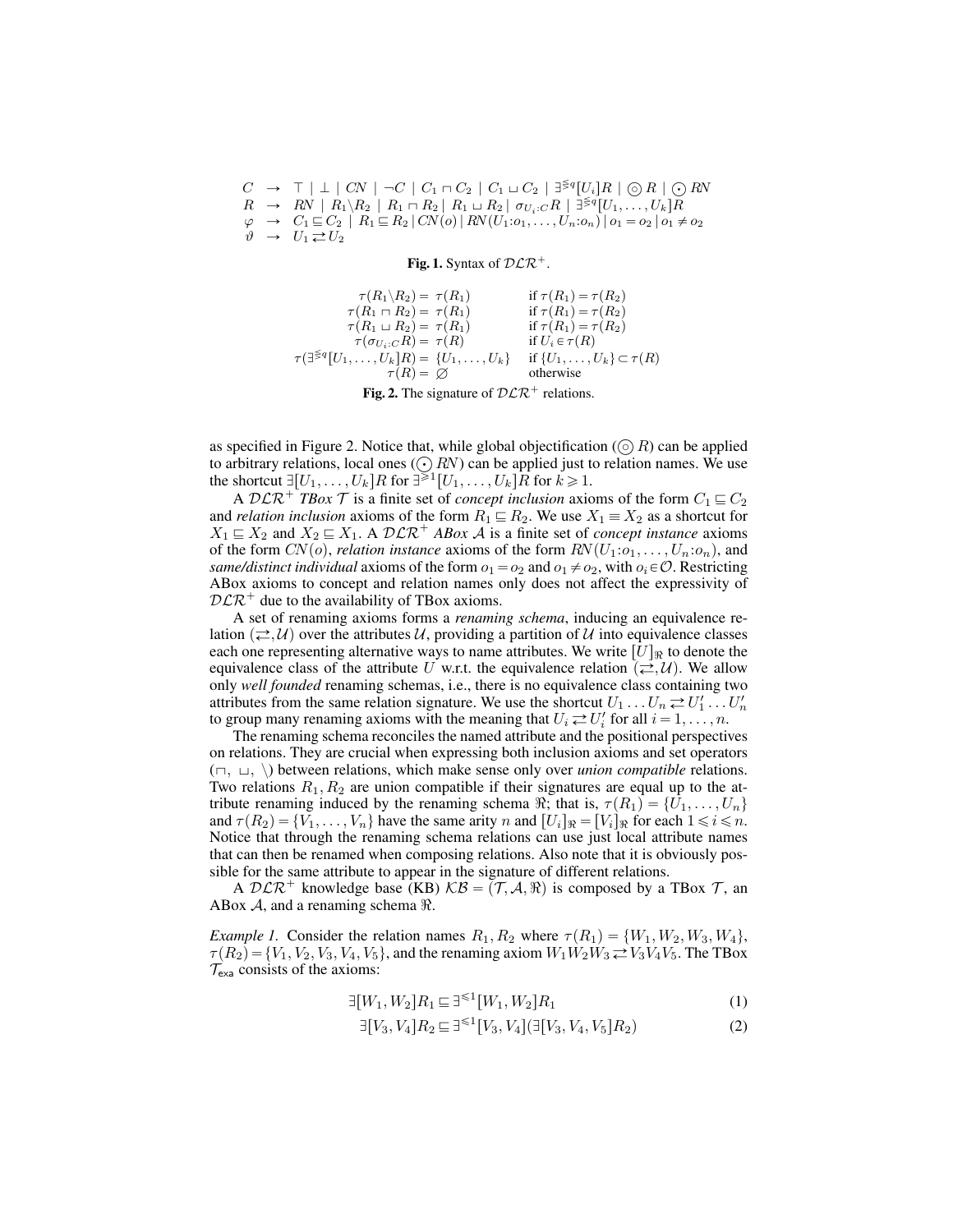$$
\top^{\mathcal{I}} = \Delta
$$
\n
$$
\bot^{\mathcal{I}} = \varnothing
$$
\n
$$
(-C)^{\mathcal{I}} = \top^{\mathcal{I}} \setminus C^{\mathcal{I}}
$$
\n
$$
(C_1 \cap C_2)^{\mathcal{I}} = C_1^{\mathcal{I}} \cap C_2^{\mathcal{I}}
$$
\n
$$
(C_1 \cup C_2)^{\mathcal{I}} = C_1^{\mathcal{I}} \cup C_2^{\mathcal{I}}
$$
\n
$$
(\exists^{\leq q} [U_i]R)^{\mathcal{I}} = \{d \in \Delta \mid \{t \in R^{\mathcal{I}} \mid t[\rho(U_i)] = d\} \leq q\}
$$
\n
$$
(\bigcirc R)^{\mathcal{I}} = \{d \in \Delta \mid d = i(t) \land t \in R^{\mathcal{I}}\}
$$
\n
$$
(C_1 \cup R)^{\mathcal{I}} = \{d \in \Delta \mid d = i(t) \land t \in R^{\mathcal{I}}\}
$$
\n
$$
(R_1 \setminus R_2)^{\mathcal{I}} = R_1^{\mathcal{I}} \setminus R_2^{\mathcal{I}}
$$
\n
$$
(R_1 \setminus R_2)^{\mathcal{I}} = R_1^{\mathcal{I}} \cap R_2^{\mathcal{I}}
$$
\n
$$
(R_1 \cup R_2)^{\mathcal{I}} = \{t \in R_1^{\mathcal{I}} \cup R_2^{\mathcal{I}} \mid \rho(\tau(R_1)) = \rho(\tau(R_2))\}
$$
\n
$$
(\sigma_{U_i}:CR)^{\mathcal{I}} = \{t \in R^{\mathcal{I}} \mid t[\rho(U_i)] \in C^{\mathcal{I}}\}
$$
\n
$$
(\exists^{\leq q}[U_1, \ldots, U_k]R)^{\mathcal{I}} = \{\phi(U_1): d_1, \ldots, \rho(U_k): d_k \geq T_{\Delta}(\{\rho(U_1), \ldots, \rho(U_k)\}) \mid 1 \leq |\{t \in R^{\mathcal{I}} \mid t[\rho(U_1)] = d_1, \ldots, t[\rho(U_k)] = d_k\} \leq q\}
$$

Fig. 3. Semantics of  $\mathcal{DLR}^+$  expressions.

$$
\exists [W_1, W_2, W_3] R_1 \sqsubseteq \exists [V_3, V_4, V_5] R_2. \tag{3}
$$

Intuitively, the axiom (1) expresses that  $W_1, W_2$  form a multi-attribute key for  $R_1$ ; (2) introduces a functional dependency in the relation  $R_2$  where the attribute  $V_5$  is functionally dependent from attributes  $V_3$ ,  $V_4$ , and (3) states an inclusion between two projections of the relation names  $R_1, R_2$  based on the renaming schema axiom.

The semantics of  $DLR^+$  is based on *labelled tuples* over a domain  $\Delta$ : a U-labelled *tuple over*  $\Delta$  (or *tuple* for short) is a function  $t: U \to \Delta$ . For  $U \in \mathcal{U}$ , we write  $t[U]$  to refer to the domain element  $d \in \Delta$  labelled by U, if the function t is defined for U that is, if the attribute U is a label of the tuple t. Given  $d_1, \ldots, d_n \in \Delta$ , the expression  $\langle U_1: d_1, \ldots, U_n: d_n \rangle$  stands for the tuple t such that  $t[U_i] = d_i$ , for  $1 \leq \mathrm{Im} \lambda$ . The *projection* of the tuple t over the attributes  $U_1, \ldots, U_k$  (i.e., the function t restricted to be undefined for the labels not in  $U_1, \ldots, U_k$  is denoted by  $t[U_1, \ldots, U_k]$ . The relation signature function  $\tau$  can be applied also to labelled tuples to obtain the set of labels on which the tuple is defined.  $T_{\Delta}(\mathcal{U})$  denotes the set of all U-labelled tuples over  $\Delta$ .

A  $\mathcal{DLR}^+$  *interpretation* is a tuple  $\mathcal{I} = (\Delta, \cdot^{\mathcal{I}}, \rho, \iota, L)$  consisting of a nonempty *domain* Δ, an *interpretation function*  $^{\mathcal{I}}$ , a *renaming function ρ*, a *global objectification function*  $\imath$ , and a family L containing one *local objectification function*  $\ell_{RN_i}$  for each named relation  $RN_i \in \mathcal{R}$ .

The renaming function  $\rho$  is a total function  $\rho : U \to U$  representing a canonical renaming for all attributes. We use  $\rho({U_1, \ldots, U_k})$  to denote  $\{\rho(U_1), \ldots, \rho(U_k)\}.$ The global objectification function is an injective function,  $\iota : T_{\Delta}(\mathcal{U}) \to \Delta$ , associating a *unique* global identifier to each tuple. The local objectification functions,  $\ell_{RN_i}$ :  $T_\Delta(\mathcal{U}) \to \Delta$ , are associated to each relation name in the signature, and as the global objectification function they are injective: they associate an identifier—which is guaranteed to be unique only within the interpretation of a relation name—to each tuple. The interpretation function  $\cdot^{\mathcal{I}}$  assigns a domain element to each individual  $o^{\mathcal{I}} \in \hat{\Delta}$ , a set of domain elements to each concept name  $CN^{\mathcal{I}} \subseteq \Delta$ , and a set of  $\mathcal{U}$ -labelled tuples over  $\Delta$  to each relation name conforming with its signature and to the renaming function  $RN^{\mathcal{I}} \subseteq T_{\Delta}(\{\rho(U) | U \in \tau(RN)\})$ . Note that the unique name assumption is not enforced. The interpretation function  $\mathcal{I}$  is unambiguously extended over concept and relation expressions as specified in Figure 3.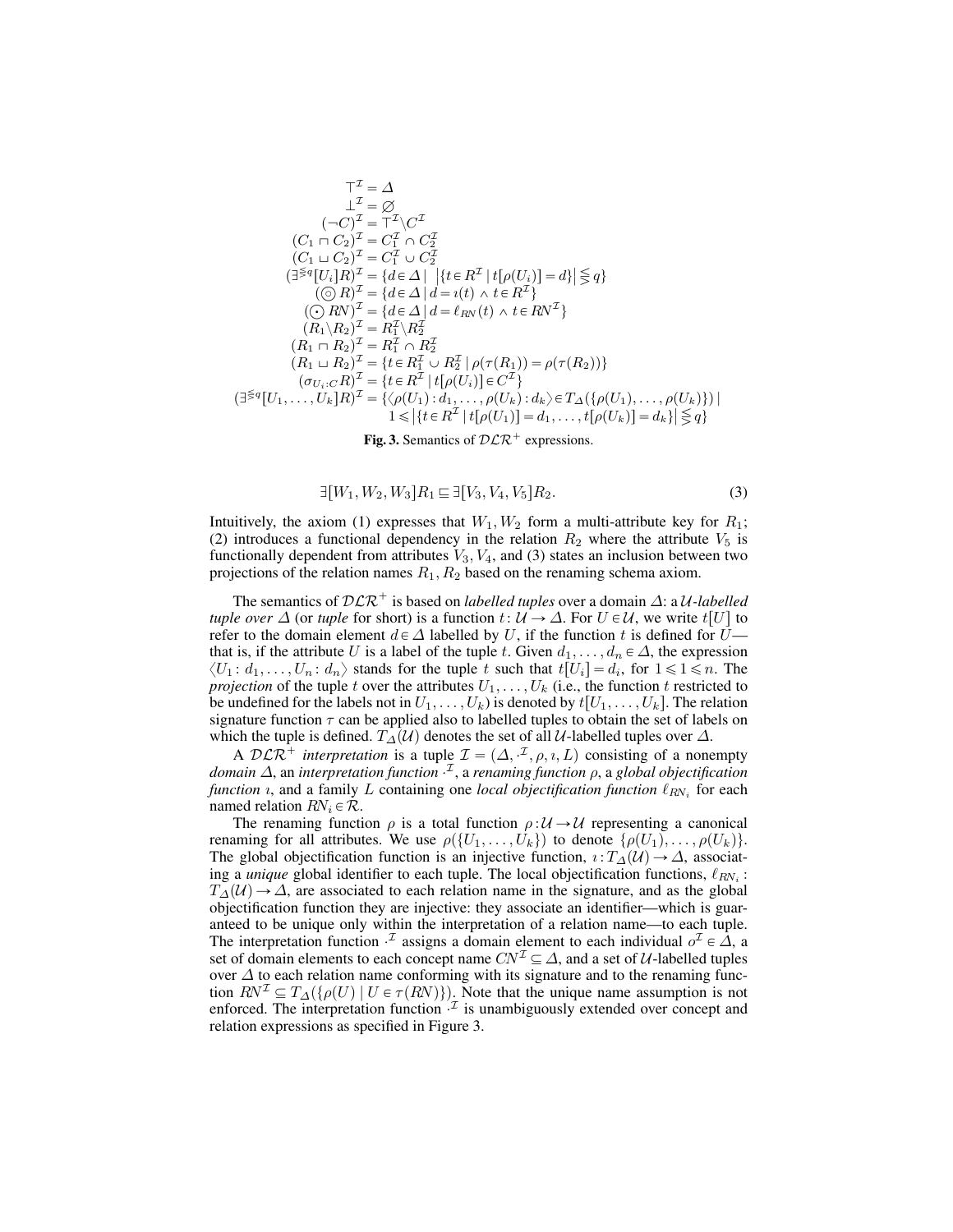The interpretation  $\mathcal I$  satisfies the concept inclusion axiom  $C_1 \sqsubseteq C_2$  if  $C_1^{\mathcal I} \subseteq C_2^{\mathcal I}$ , and the relation inclusion axiom  $R_1 \nightharpoonup R_2$  if  $R_1^{\mathcal{I}} \subseteq R_2^{\mathcal{I}}$ . It satisfies the concept instance axiom CN(o) if  $o^{\mathcal{I}} \in CN^{\mathcal{I}}$ , the relation instance axiom  $RN(U_1:o_1, \ldots, U_n:o_n)$ if  $\langle \rho(U_1): \rho_1^T, \ldots, \rho(U_n): \rho_n^T \rangle \in RV^T$ , and the axioms  $o_1 = o_2$  and  $o_1 \neq o_2$  if  $o_1^T = o_2^T$ , and  $o_1^{\mathcal{I}} \neq o_2^{\mathcal{I}}$ , respectively.  $\mathcal{I}$  satisfies a renaming schema  $\Re$  if for every  $U, V \in \mathcal{U}$ , (i)  $\rho(U) \in [U]_{\Re}$ , and (ii) if  $V \in [U]_{\Re}$ , then  $\rho(U) = \rho(V)$ . *T* is a *model* of the KB  $(T, \mathcal{A}, \Re)$ if it satisfies the axioms in the TBox  $\mathcal T$ , in the ABox  $\mathcal A$ , and the renaming schema  $\Re$ .

*KB satisfiability* refers to the problem of deciding the existence of a model of a given KB; *concept satisfiability* (resp. *relation satisfiability*) is the problem of deciding whether there is a model of the KB with a non-empty interpretation of a given concept (resp. relation). A KB *entails* (or *logically implies*) an axiom if all models of the KB are also models of the axiom. For instance, the TBox in Example 1 entails that axiom (2) is redundant since  $V_3, V_4$  are a key for  $R_2: \mathcal{T}_{\text{exa}} \models \exists [V_3, V_4] \hat{R}_2 \sqsubseteq \exists^{\leq 1} [V_3, V_4] R_2$ .

## 3 Expressiveness of  $\mathcal{DLR}^+$

 $DLR^+$  is an expressive description logic able to assert relevant constraints in the context of relational databases, such as*inclusion dependencies*(inclusion axioms among arbitrary projections of relations), *equijoins*, *functional dependency* axioms, *key* axioms, *external uniqueness* axioms, *identification* axioms, and *path functional dependencies*.

An *equijoin* among two relations with disjoint signatures is the set of all combinations of tuples in the relations that are equal on their selected attribute names. Let  $R_1, R_2$  be relations with  $\tau(R_1) = \{U, U_1, \ldots, U_{n_1}\}\$  and  $\tau(R_2) = \{V, V_1, \ldots, V_{n_2}\}\;$ their equijoin over U and  $\hat{V}$  is the relation  $\hat{R} = \hat{R}_1 \underset{U=V}{\bowtie} \hat{R}_2$  that uses the signature

 $\tau(R) = \tau(R_1) \cup \tau(R_2) \setminus \{V\}$ , and is expressed by the  $D\mathcal{LR}^+$  axioms:  $\exists [U, U_1, \ldots, U_{n_1}] R \equiv \sigma_{U : \left( \exists [U] R_1 \sqcap \exists [V] R_2\right)} R_1$ 

 $\exists [V, V_1, \ldots, V_{n_2}]R \equiv \sigma_{V:\left(\exists [U]R_1 \sqcap \exists [V]R_2\right)}R_2$  $\bar{U} \rightleftarrows V$ .

A *functional dependency* axiom  $(R : U_1 ... U_j \rightarrow U)$  (also called *internal uniqueness* axiom [Halpin and Morgan, 2008]) states that the values of the attributes  $U_1 \dots U_j$ uniquely determine the value of the attribute  $U$  in the relation  $R$ . Formally, the interpretation  $\mathcal I$  satisfies this functional dependency axiom if, for all tuples  $s, t \in R^{\mathcal I}$ ,  $s[U_1] = t[U_1], \ldots, s[U_j] = t[U_j]$  imply  $s[U] = t[U]$ . Functional dependencies can be expressed in  $\mathcal{DLR}^+$ , assuming that  $\{U_1, \ldots, U_j, U\} \subseteq \tau(R)$ , with the axiom:

$$
\exists [U_1,\ldots,U_j]R \sqsubseteq \exists^{\leq 1}[U_1,\ldots,U_j](\exists [U_1,\ldots,U_j,U]R).
$$

A special case of functional dependencies are *key* axioms  $(R : U_1 ... U_j \rightarrow R)$ , which state that the values of the key attributes  $U_1 \dots U_j$  of a relation R uniquely identify tuples in R. A key axiom can be expressed in  $\mathcal{DLR}^+$ , assuming that  $\{U_1 \dots U_j\} \subseteq \tau(R)$ , with the axiom:

 $\exists [U_1,\ldots,U_j]R \sqsubseteq \exists^{\leq 1}[U_1,\ldots,U_j]R$ . The *external uniqueness* axiom  $([U^1]R_1 \downarrow ... \downarrow [U^h]R_h)$  states that the join R of the relations  $R_1, \ldots, R_h$  via the attributes  $U^1, \ldots, U^h$  has the joined attribute functionally dependent on all the others [Halpin and Morgan, 2008]. This can be expressed in  $DLR^+$  with the axioms:

 $R \equiv R_1 \bigotimes_{U^1=U^2} \cdots \bigotimes_{U^{h-1}=U^h} R_h$  $R: U_1^1, \ldots, U_{n_1}^1, \ldots, U_1^h, \ldots, U_{n_h}^h \to U^1$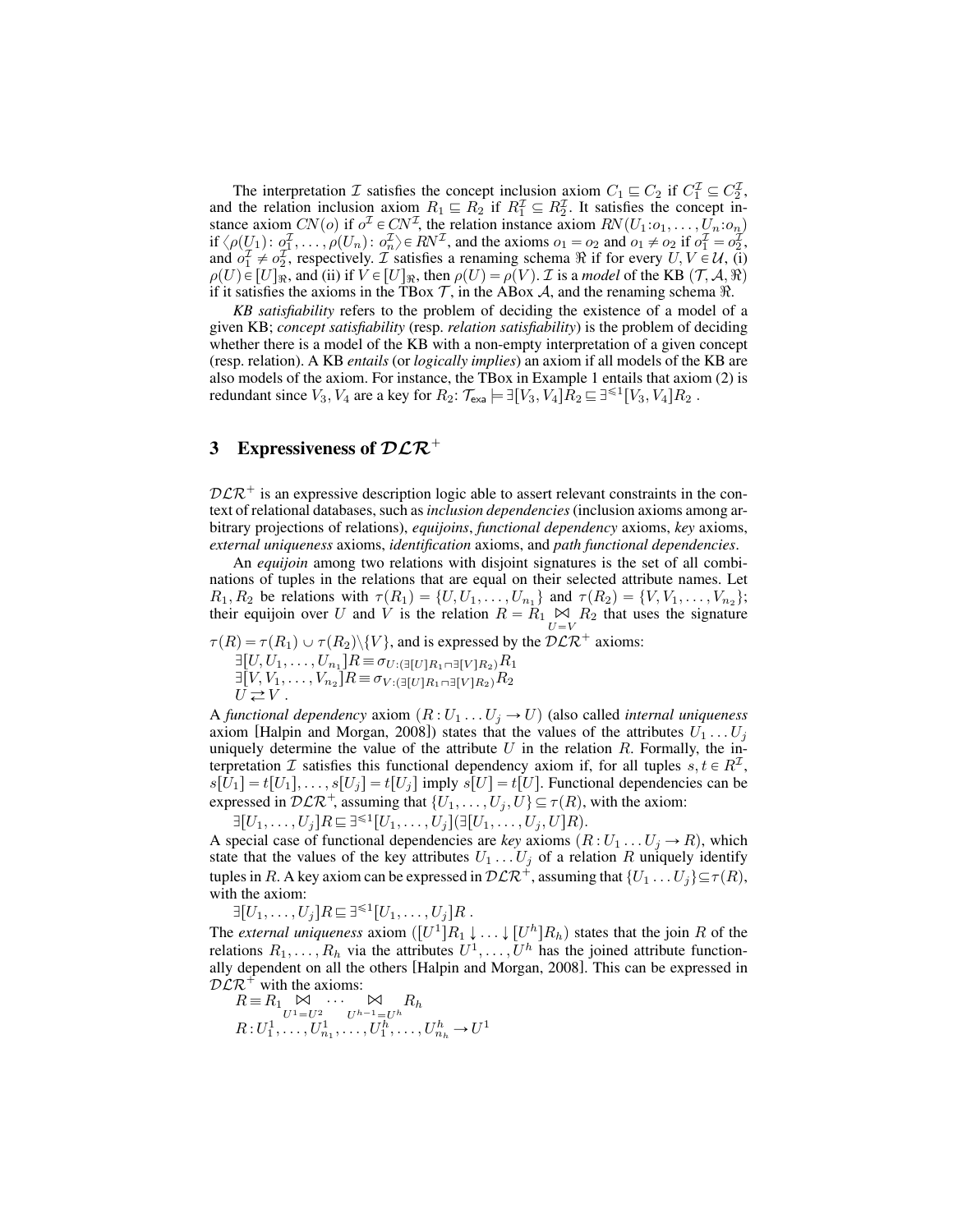where  $\tau(R_i) = \{U^i, U^i_1, \dots, U^i_{n_i}\}, 1 \le i \le h$ , and R a new relation name with signature  $\tau(R) = \{U^1, U_1^1, \ldots, U_{n_1}^1, \ldots, U_1^h, \ldots, U_{n_h}^h\}.$ 

*Identification* axioms as defined in  $D\mathcal{LR}_{ifd}$  [Calvanese *et al.*, 2001] (an extension of  $DLR$  with functional dependencies and identification axioms) are a variant of external uniqueness axioms, constraining only the elements of a concept  $C$ ; they can be expressed in  $D\mathcal{L}R^+$  with the axiom:

 $[U^1] \sigma_{U_1:C} R_1 \downarrow \ldots \downarrow [U^h] \sigma_{U_h:C} R_h$ .

*Path functional dependencies*—as defined in the DL family CFD [Toman and Weddell, 2009]—can be expressed in  $D\mathcal{L}R^+$  as identification axioms involving joined sequences of functional binary relations.  $D\mathcal{L}\mathcal{R}^+$  also captures *tree-based identification constraint (tid)* introduced in [Calvanese *et al.*, 2014] to capture fds in DL-Lite<sub>RDFS,tid</sub>.

The rich set of constructors in  $D\mathcal{L}R^+$  allows us to extend the known mappings in description logics of popular conceptual data models. The EER mapping as introduced in [Artale *et al.*, 2007] can be extended to deal with multi-attribute keys (by using identification axioms) and named roles in relations; the ORM mapping as introduced in [Franconi *et al.*, 2012; Sportelli and Franconi, 2016] can be extended to deal with arbitrary subset and exclusive relation constructs (by using inclusions among global objectifications of projections of relations), arbitrary internal and external uniqueness constraints, arbitrary frequency constraints (by using projections), local objectification, named roles in relations, and fact type readings (by using renaming axioms); the UML mapping as introduced in [Berardi *et al.*, 2005] can be fixed to deal properly with association classes (by using local objectification) and named roles in associations.

## 4 The  $\mathcal{DLR}^{\pm}$  fragment of  $\mathcal{DLR}^{+}$

Since a  $D\mathcal{L}R^+$  KB can express inclusions and functional dependencies, the reasoning is undecidable [Chandra and Vardi, 1985]. In this section we present  $D\mathcal{L}R^{\pm}$ , a decidable syntactic fragment of  $\mathcal{DLR}^+$  limiting the co-occurence of relation projections in a KB.

Given a  $D\mathcal{L}\mathcal{R}^+$  knowledge base  $(\mathcal{T}, \mathcal{A}, \mathcal{R})$ , the *projection signature* is the set  $\mathcal{T}$ containing the signatures  $\tau(RN)$  of the relations  $RN \in \mathcal{R}$ , the singleton sets associated with each attribute name  $U \in \mathcal{U}$ , and the relation signatures that appear explicitly in projection constructs in some axiom from  $\mathcal T$ , together with their implicit occurrences due to the renaming schema. Formally,  $\mathscr T$  is the smallest set where (i)  $\tau(RN) \in \mathscr T$  for all  $RN \in \mathcal{R}$ ; (ii)  $\{U\} \in \mathcal{T}$  for all  $U \in \mathcal{U}$ ; and (iii)  $\{U_1, \ldots, U_k\} \in \mathcal{T}$  for all  $\exists^{\leq q} [V_1, \ldots, V_k]R$ appearing as sub-formulas in  $\mathcal T$  and  $\{U_i, V_i\} \subseteq [U_i]_{\Re}$  for  $1 \leq i \leq k$ .

The *projection signature graph* is the directed acyclic graph  $(\supset, \mathcal{T})$  whose sinks are the attribute singletons  $\{U\}$ . Given a set of attributes  $\tau = \{U_1, \ldots, U_k\} \subseteq \mathcal{U}$ , the *projection signature graph dominated by*  $\tau$ , denoted as  $\mathscr{T}_{\tau}$ , is the sub-graph of  $(\supset, \mathscr{T})$ containing all the nodes reachable from  $\tau$ . Given two sets of attributes  $\tau_1, \tau_2 \subseteq \mathcal{U}$ , PATH  $\mathcal{F}(\tau_1, \tau_2)$  denotes the set of paths in  $(\supset, \mathscr{T})$  between  $\tau_1$  and  $\tau_2$ . Notice that PATH  $g(\tau_1, \tau_2) = \emptyset$  both when a path does not exist and when  $\tau_1 \subseteq \tau_2$ . The notation CHILD  $g(\tau_1, \tau_2)$  means that  $\tau_2$  is a child of  $\tau_1$  in  $(\supset, \mathscr{T})$ . We now introduce  $\mathcal{DLR}^{\pm}$ .

**Definition 1.** *A*  $\mathcal{DLR}^{\pm}$  knowledge base *is a*  $\mathcal{DLR}^{\pm}$  *knowledge base that satisfies the following syntactic conditions:*

- *1. the projection signature graph*  $(\supset, \mathcal{T})$  *is a multitree: i.e., for every node*  $\tau \in \mathcal{T}$ *, the graph*  $\mathscr{T}_{\tau}$  *is a tree; and*
- 2. *for every projection construct*  $\exists^{\leq q} [U_1, \ldots, U_k] R$  appearing in  $\mathcal T$ *, if*  $q > 1$  *then the length of the path* PATH  $\mathcal{F}(\tau(R), \{\overline{U}_1, \ldots, U_k\})$  *is 1.*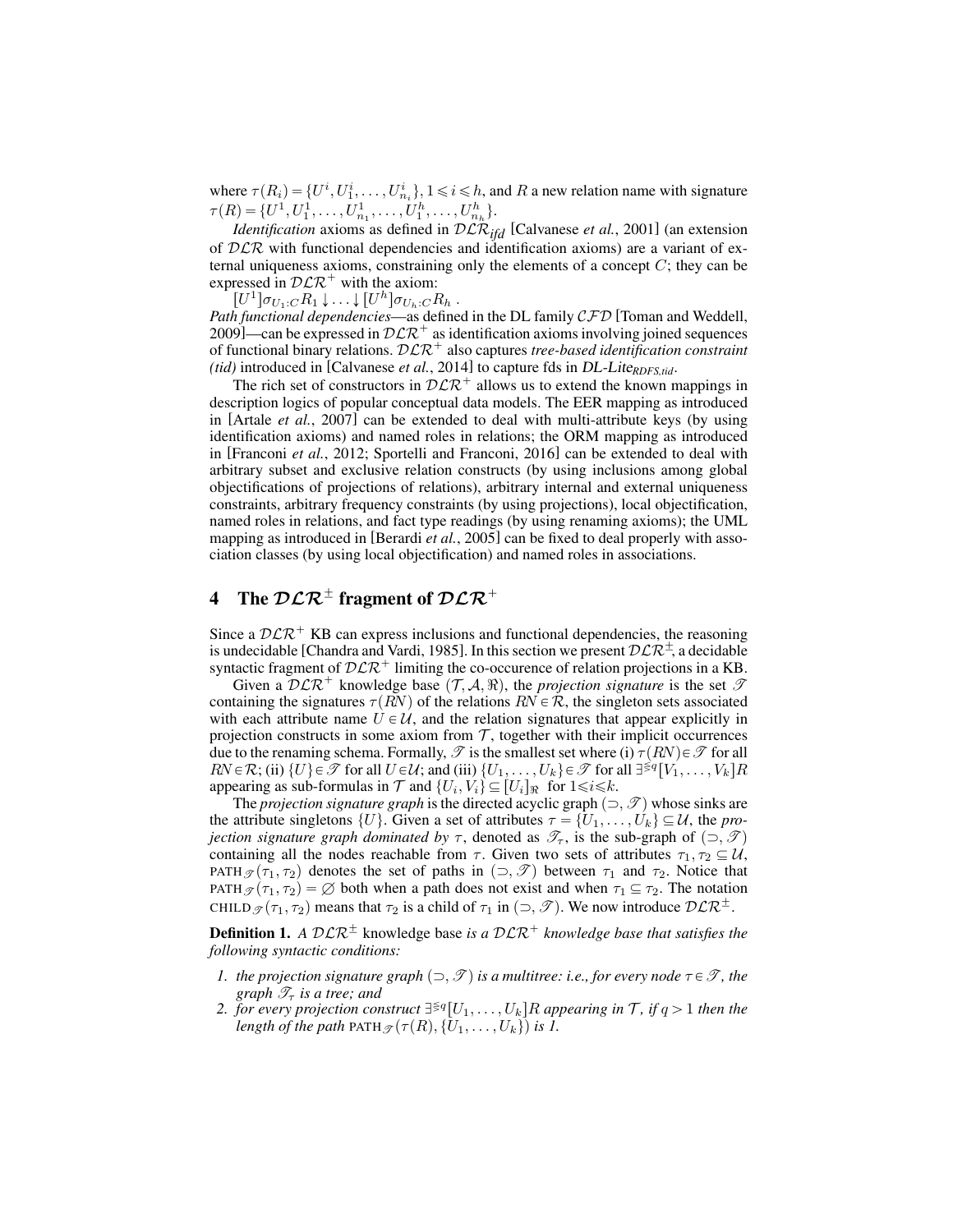

Fig. 4. The projection signature graph of Example 1.

The conditions in  $\mathcal{DLR}^{\pm}$  restrict  $\mathcal{DLR}^{\pm}$  in the way that multiple projections of relations may appear in a KB: intuitively, there can not be projections of a relation sharing a common attribute. Moreover, observe that in  $\mathcal{DLR}^{\pm}$  PATH $\mathcal{I}$  is necessarily functional, due to the multitree restriction. Figure 4 shows that the projection signature graph of the knowledge base from Example 1 is indeed a multitree. Note that in the figure we have collapsed equivalent attributes in a unique equivalence class, according to the renaming schema. Furthermore, since all its projection constructs have  $q = 1$ , this knowledge base belongs to  $\mathcal{DLR}^{\pm}$ .

 $DLR$  is included in  $DLR^{\pm}$ , since the projection signature graph of any  $DLR$ knowledge base is always a degenerate multitree with maximum depth equal to 1. Not all the database constraints as introduced in Section 3 can be directly expressed in  $D\mathcal{L}R^{\pm}$ . While functional dependency and key axioms can be expressed directly in  $D\mathcal{L}R^{\pm}$ , equijoins, external uniqueness axioms, and identification axioms introduce projections of a relation which share common attributes, thus violating the multitree restriction. However, in  $\mathcal{DLR}^{\pm}$  it is still possible to reason over both external uniqueness and identification axioms by encoding them into a set of saturated ABoxes (as originally proposed in [Calvanese *et al.*, 2001]) and check whether there is a saturation that satisfies the constraints. Therefore, we can conclude that  $DLR_{ifd}$  extended with

unary functional dependencies is included in  $\mathcal{DLR}^{\pm}$ , provided that projections of relations in the knowledge base form a multitree projection signature graph. Since (unary) functional dependencies are expressed via the inclusions of projections of relations, by constraining the projection signature graph to be a multitree, the possibility to build combinations of functional dependencies as the ones in [Calvanese *et al.*, 2001] leading to undecidability is ruled out. Concerning the ability of  $\mathcal{DLR}^{\pm}$  to capture conceptual data models, only the mapping of ORM schemas is affected by the  $\mathcal{D}\mathcal{L}\mathcal{R}^{\pm}$  restrictions: the projections involved in the ORM schema should satisfy the  $D\mathcal{L}R^{\pm}$  multitree restriction.

The main result of this work is that reasoning in  $DLR^{\pm}$  is an EXPTIME-complete problem. The lower bound comes by observing that  $DLR$  is a sublanguage of  $D\mathcal{L}R^{\pm}$ , the upper bound is proved by providing a mapping from  $\mathcal{DLR}^{\pm}$  KBs to  $\mathcal{ALCQL}$  KBs.

### 5 Implementation

We have implemented the framework discussed in this paper. DLRtoOWL is a Java library fully implementing  $\mathcal{D}\mathcal{L}\mathcal{R}^{\pm}$  reasoning services. The library is based on the tool ANTLR4 to parse serialised input, and on OWLAPI4 for the OWL2 encoding. The